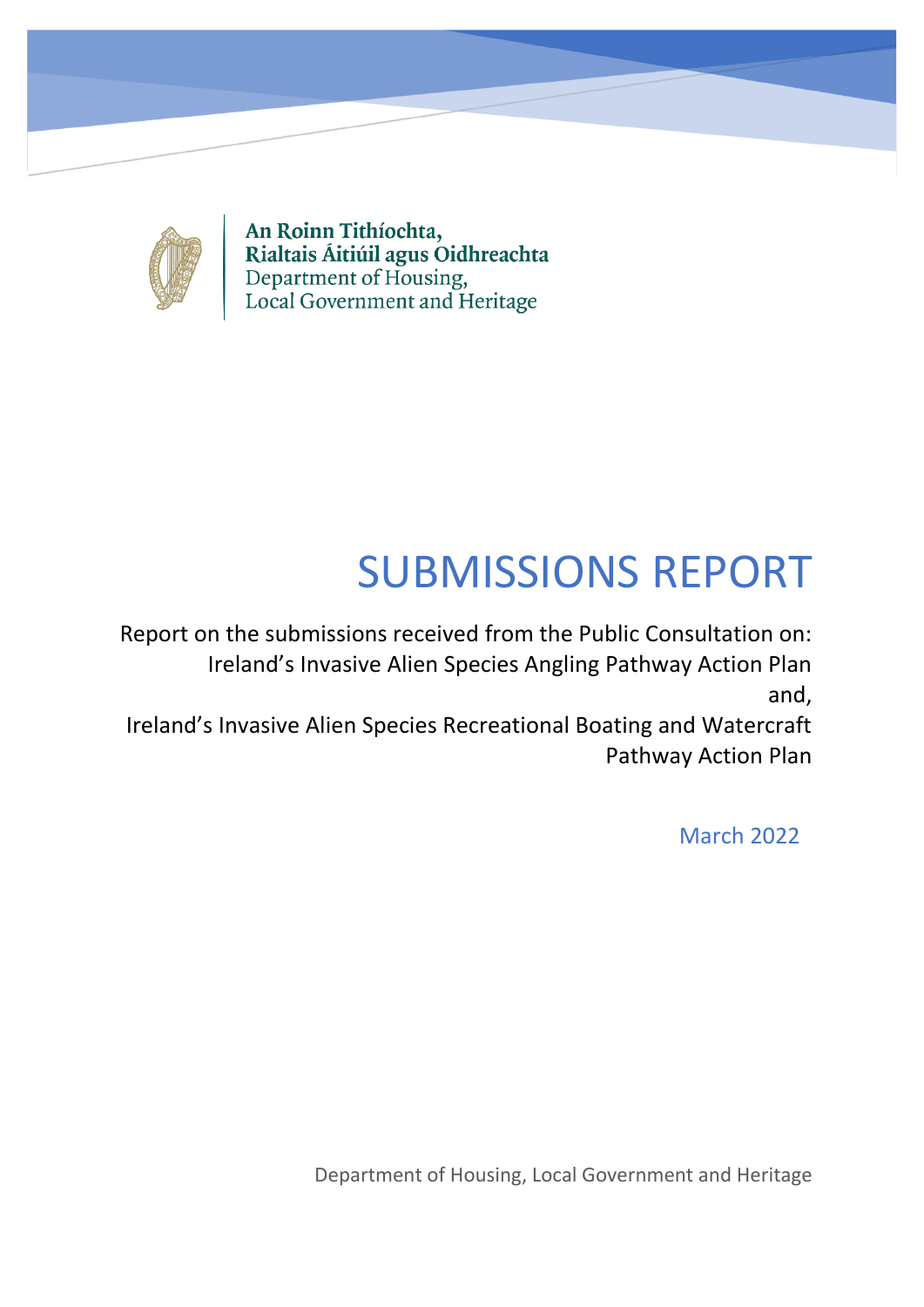# Table of Contents

| 1. |                                                                                      |  |
|----|--------------------------------------------------------------------------------------|--|
| 2. |                                                                                      |  |
| 3. |                                                                                      |  |
| 4. |                                                                                      |  |
| 5. |                                                                                      |  |
| 6. |                                                                                      |  |
| 7. |                                                                                      |  |
| 8. |                                                                                      |  |
|    |                                                                                      |  |
|    | Key points specific to the Recreational Boating and Watercraft Pathway Action Plan 8 |  |
|    |                                                                                      |  |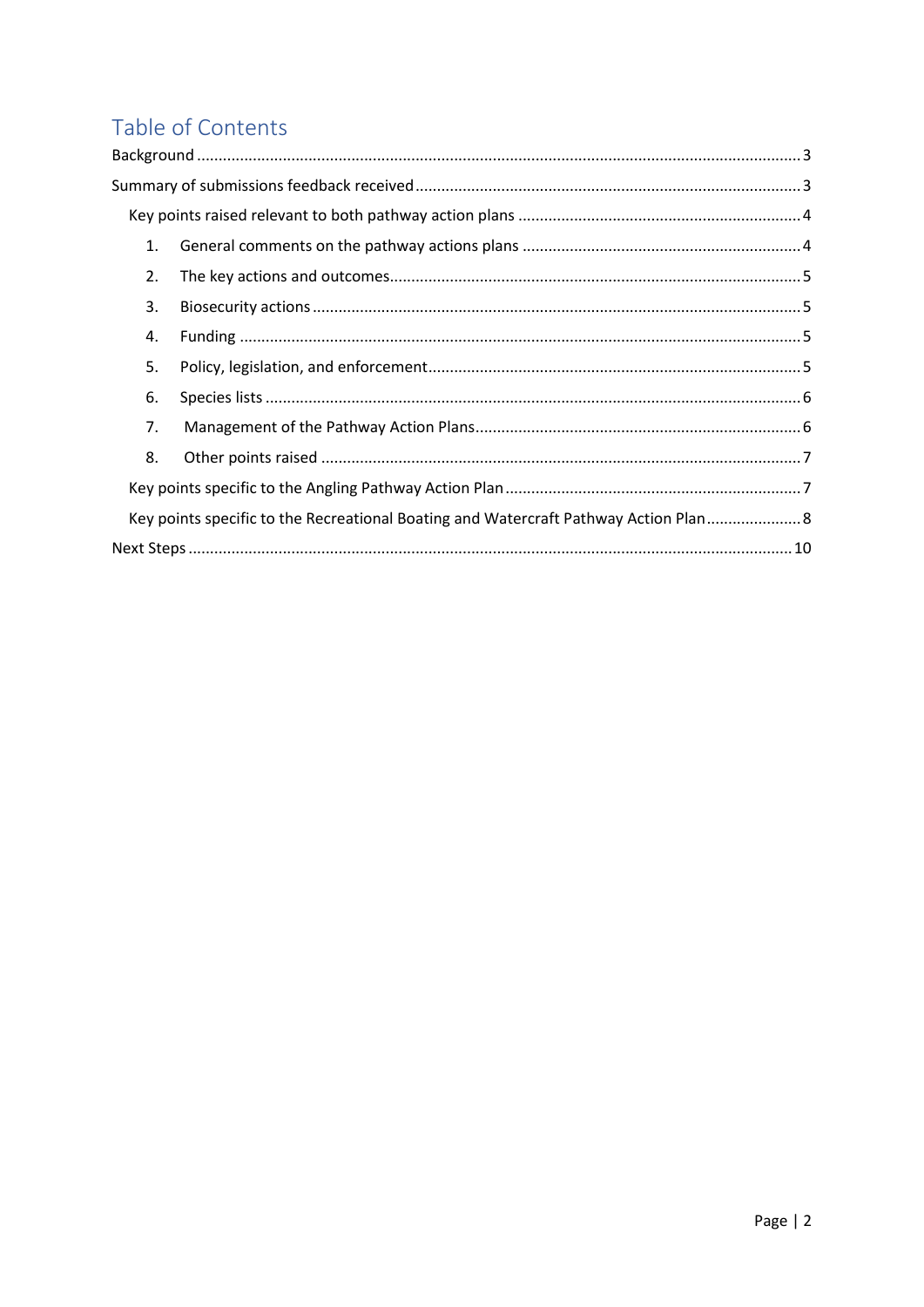## <span id="page-2-0"></span>Background

The introduction of invasive alien species into aquatic environments can significantly impact on the wildlife, habitat structure and functioning of the waterbody. This affects our dependence on and interaction with the waterbodies including the loss or alteration of fisheries, clogging of waterbodies and waterways, the quality and supply of water, and impacts on water sport and other recreational activities. Once invasive alien species become established in the aquatic environment it can be very difficult, if not impossible, to control or eradicate them.

As invasive alien species can be unintentionally transported with angling and recreational boating and watercraft activities, action is needed to reduce the risk of introducing and spreading invasive alien species into and between waterbodies in Ireland by these two pathways.

Developing action plans to tackle the priority pathways of unintentional introduction and spread of invasive alien species of Union concern in Ireland is a requirement under the EU Invasive Alien Species Regulation. In 2020, two Working Groups were formed to support drafting of the following two pathway action plans:

- − Ireland's Invasive Alien Species **Angling** Pathway Action Plan
- − Ireland's Invasive Alien Species **Recreational Boating and Watercraft** Pathway Action Plan.

Successful implementation of the Pathway Action Plans will support implementation of regulation and policy and ultimately reduce the impacts of invasive alien species on waterbodies, the ecosystem services they deliver, and the socio-economic benefits derived from them.

To provide an opportunity for all interested parties to make their views on these Pathway Action Plans known, the Department of Housing, Local Government and Heritage launched a Public Consultation on 9<sup>th</sup> December 2021. The two draft Pathway Action Plans were made available for download from the National Biodiversity Data Centre's invasive species website from <https://invasives.ie/biosecurity/pathway-action-plans/> where additional information on pathway action plans was also made available.

The consultation process ran for just over 8 weeks from 9<sup>th</sup> December 2021 until 4<sup>th</sup> February 2022.

This paper provides a summary of the views and opinions offered by stakeholders through the Public Consultation process.

## <span id="page-2-1"></span>Summary of submissions feedback received

A total of 7 submissions were made for the Angling Pathway Action Plan, 9 submissions for the Recreational Boating and Watercraft Pathway Action Plan and a further 2 general comments. Submissions were received from a diverse range of 12 stakeholders in total including stakeholder representative organisations, clubs, state agencies, private companies and local authorities. These are shown in Table 1.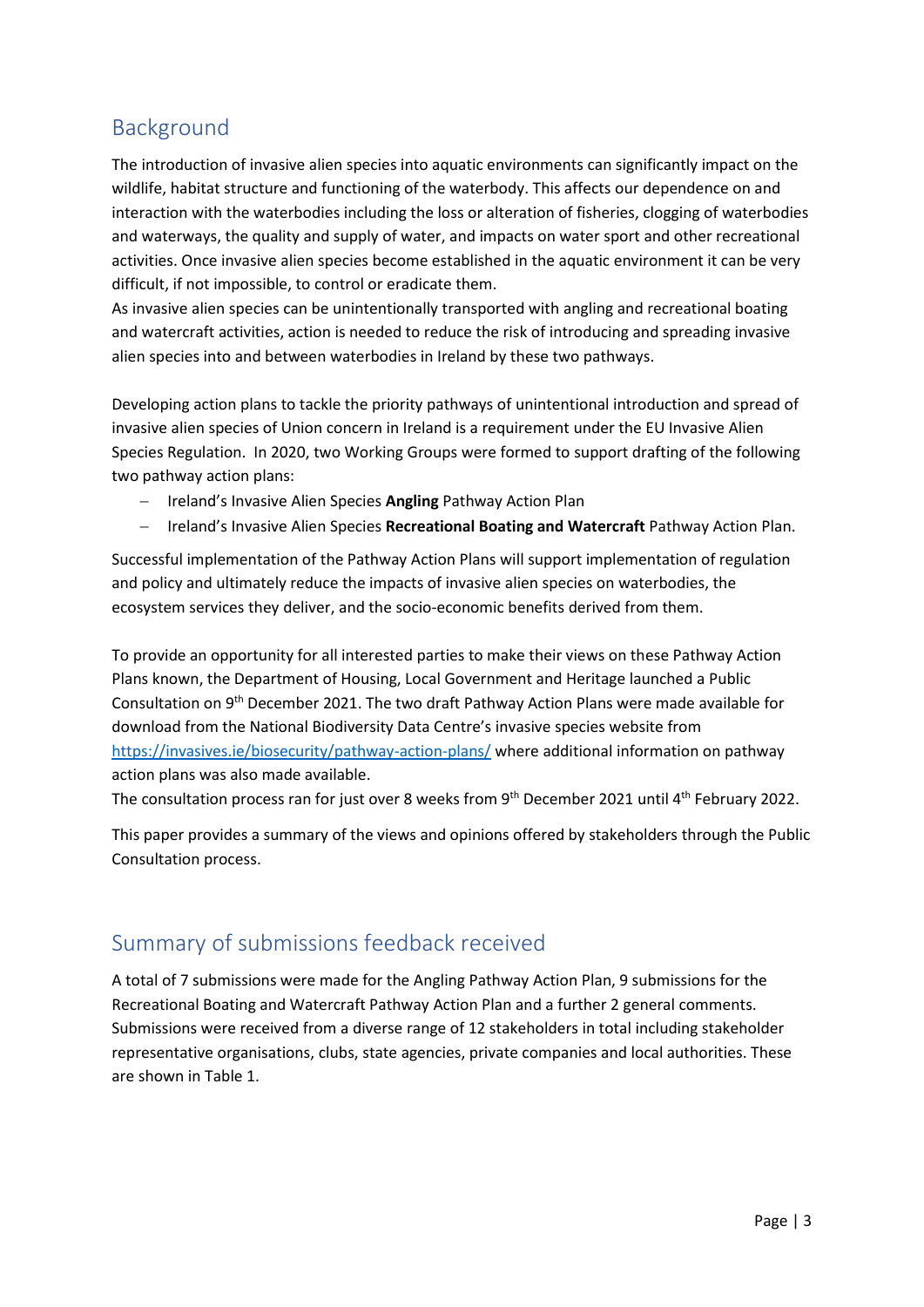*Table 1. List of organisations that made submissions during the Public Consultation*

| Organisation                            | <b>Angling</b> | <b>Boating &amp; Watercraft</b> |  |  |
|-----------------------------------------|----------------|---------------------------------|--|--|
| <b>APEM Limited</b>                     |                |                                 |  |  |
| <b>Connaught Angling Council</b>        |                |                                 |  |  |
| <b>ESB</b>                              |                |                                 |  |  |
| Inland Fisheries Ireland                |                |                                 |  |  |
| Killarney Salmon & Trout Angling Club   |                |                                 |  |  |
| Lough Carra Catchment Association       |                |                                 |  |  |
| <b>Lough Corrib Navigation Trustees</b> |                |                                 |  |  |
| <b>Oughterard Angling Club</b>          |                |                                 |  |  |
| <b>University College Dublin</b>        |                |                                 |  |  |
| Waterways Ireland                       |                |                                 |  |  |
| <b>General comment submission</b>       |                |                                 |  |  |
| <b>Kerry County Council</b>             |                |                                 |  |  |
| <b>Wexford County Council</b>           |                |                                 |  |  |

The submission feedback is summarized in three sections:

- 1. Key points raised relevant to both the Angling and to the Recreational Boating and Watercraft pathway action plans
- 2. Key points raised specific only to the Angling Pathway Action Plan
- 3. Key points raised specific only to the Recreational Boating and Watercraft Pathway Action Plan

## <span id="page-3-0"></span>Key points raised relevant to both pathway action plans

This section provides a summary of the key points raised in the submissions that are relevant to both the Angling and the Recreational Boating and Watercraft Pathway Action Plans.

#### <span id="page-3-1"></span>1. General comments on the pathway actions plans

There is an overall welcome for the development of the pathway action plans as urgent action is needed to prevent further introductions of invasive alien species. The Pathway Action plans were seen as a very important step to raise the awareness of invasive species issues and the variety of actions needed to address the pathways. The positive role that anglers, recreational boaters and water users can play is acknowledged. However, some additional points were raised:

- − To more clearly state that the pathways also refer to movement between catchments within Ireland and not just into Ireland from abroad.
- − To consider stating that anglers/water-users should always assume that the waterway contains invasive species and act accordingly with their subsequent movements.
- − No reference is made to the role of human actions in creating suitable habitats for invasive species.
- − The need to widen the reach to the public domain through national awareness campaign mainstream media or TV.
- − To note that some introductions of invasive alien species are deliberate.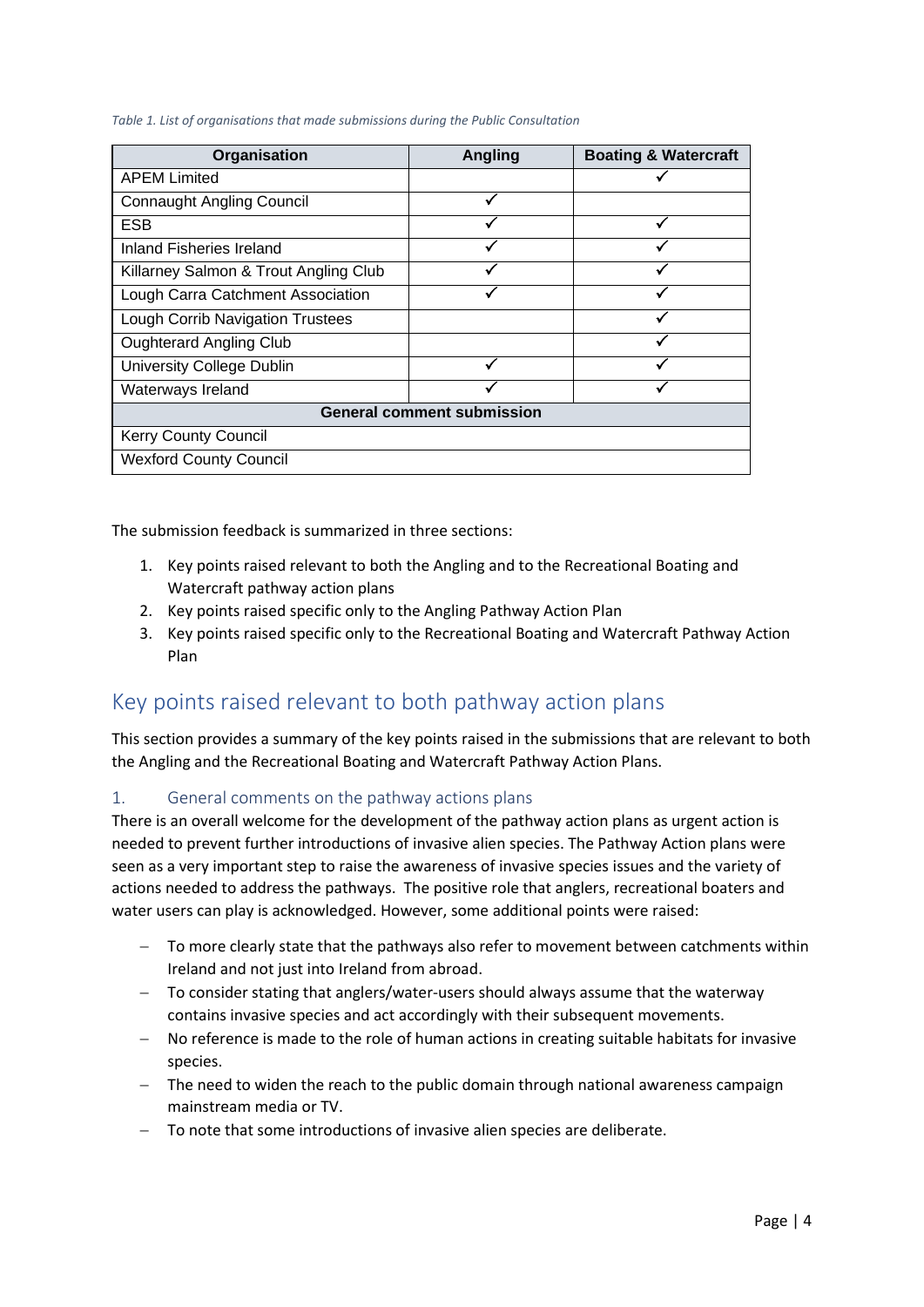#### <span id="page-4-0"></span>2. The key actions and outcomes

The main comments submitted on the key actions and outcomes were:

- − To identify who is responsible for delivery of the actions where it is not already stated.
- − To identify how and when the actions will be delivered on.
- − The actions should be more stringent.
- more concrete on the ground actions are needed with some being government led and funded.
- − Recognise that implementation of some actions such as installation of signs and wash-down facilities, may need to adhere to planning and other environmental considerations especially in sensitive zones such as National Parks, which require multiple stakeholder involvement beyond the site owner/manager.
- − Refine some of the outcomes to be measurable where relevant and possible.

#### <span id="page-4-1"></span>3. Biosecurity actions

There were many comments submitted relating to overarching biosecurity measures addressed in the pathway action plans. A synopsis of these is:

- − Strong support for a border biosecurity campaign to be implemented at Ireland's border high risk routes of entry - ports in particular.
- − Suggestion that there is a need to stop all movement of boats and watercraft on and off lakes as there is concern that even using the Check Clean Dry measures, that a boat cannot be guaranteed free from pathogens.
- − Suggestion to Introduce boat registration at catchment level.
- − Recommendation that Standard Operation Procedures (SOPs) are required to encourage the safe and legal usage of pesticides/herbicides and disinfectants as they will be promoted and used more widely as part of the pathway action plans.
- − To clarify some of the biosecurity measures and why they are needed.
- − More information will be needed on the operation of cleaning and disinfection stations such as 'where will the foul water be discharged?'.

#### <span id="page-4-2"></span>4. Funding

Concerns were raised that provision of funding was not addressed in the pathway action plans. Some of the comments related to funding include:

> *'It is vital that substantial investment and resources are provided to implement the actions.'*

*'Invasive species are a serious and ongoing environmental problem - solving the problem is not possible without committing resources, money and people. A lack of discussion of these matters greatly weakens both reports.'*

#### <span id="page-4-3"></span>5. Policy, legislation, and enforcement

Six organisations made submissions related to policy, legislation and enforcement. The main commentary focused on the need for a legal instrument to enforce implementation of biosecurity measures. Comments included:

- Restriction on movement of boats to be enforced with legislation
- Need to have local authorized officers that can be contacted in event of breach of biosecurity guidance.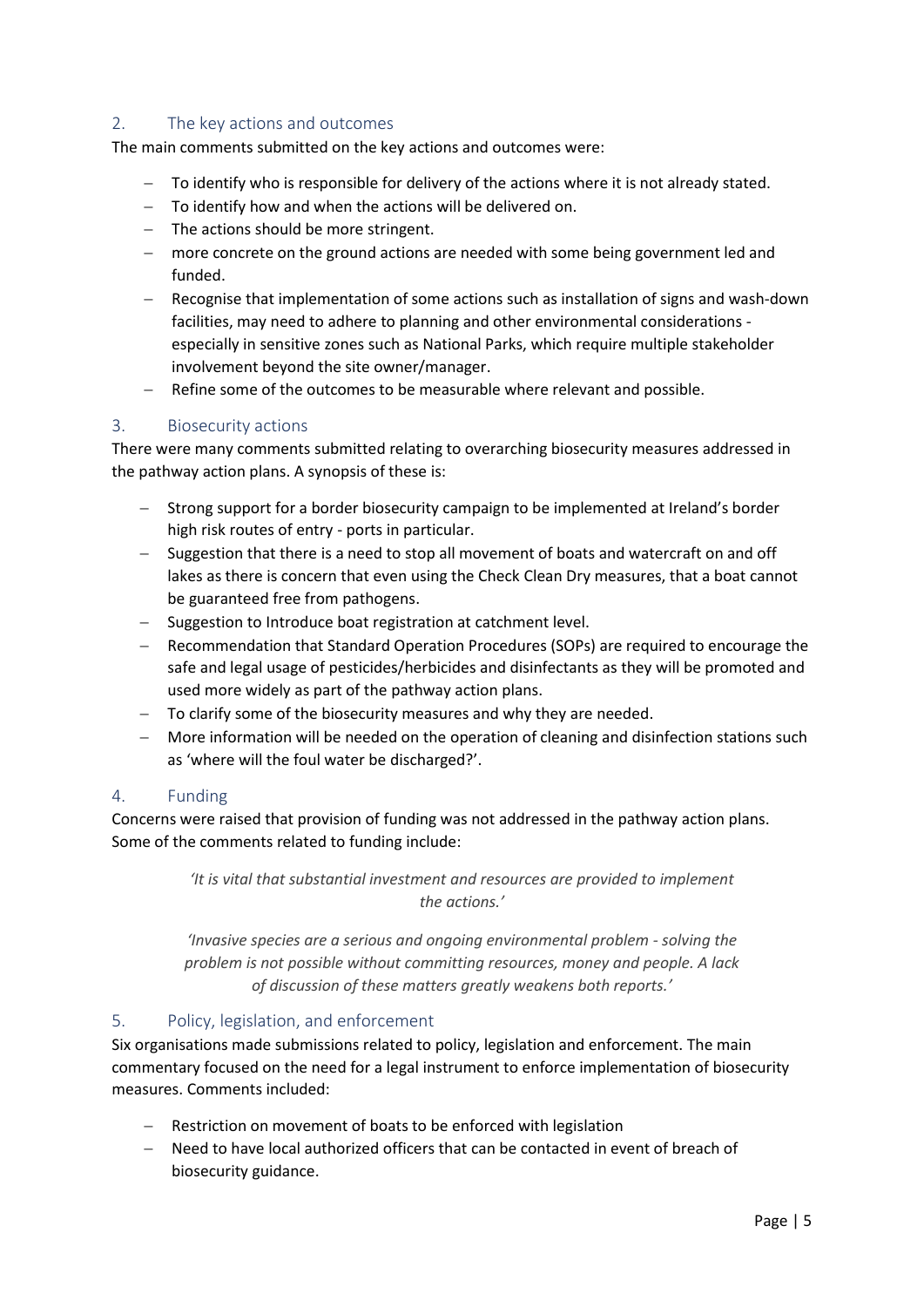- − The Water Framework Directive and numerous other environmental laws need to be implemented to protect our lakes and rivers.
- − For on-site measures: what key instrument will force managers of sites to install biosecurity facilities.
- − Who will verify boats are free from invasive species?
- − A need to educate the Garda and Custom & Excise on the law involving the movement of live fish and biosecurity within Ireland and in particular at point of entry from the UK and Continental Europe.
- − Ensure that in order to bring watercraft through the ports that the craft are decontaminated and that visiting anglers are advised to decontaminate their gear. Legislation should be introduced to back up these measures and a system of on-the-spot fines introduced for non-compliance.
- In reference to the draft standards that were developed for the Shannon catchment as part of the Masterplan for the Shannon 2020 – 2030 these should be developed and delivered but a recommendation is made there should be a widening to a national network of facilities. This needs to be incorporated into a national strategy and not limited to any one catchment or area.

#### <span id="page-5-0"></span>6. Species lists

Regarding the appendix draft list of freshwater, marine and pathogen species of priority concern to keep out of Ireland and for which there may be a risk of introduction via angling and recreational boating activities, the following submissions were made:

- − to explain how the draft species lists were compiled, i.e., why they were selected.
- − to add the regulated S.I. No. 477/2011 [Third Schedule](https://www.irishstatutebook.ie/eli/2011/si/477/made/en/print) species list.
- − to state in the tables, what the objective or target for each species is? For example, to control within Ireland or keep out/exclude from entry.
- − to provide a commentary on other non-native species whose risk of invasive impact may become elevated with increased dispersal.
- − Will there be a centralised tailored resource (e.g., on National Biodiversity Data website) for waterway owners to access data indicating the confirmed presence (or high risk of presence due to hydrological connectivity with other properties) on their respective sites that can then be used to target and rollout facilities/signage?

#### <span id="page-5-1"></span>7. Management of the Pathway Action Plans

There were queries relating to the management of the pathway action plans. Specifically, these were:

- − Will regular correspondence on the Action Plan issue to key stakeholders during the 2022 to 2025 period?
- − Will preferred timelines for site-owners/managers to deliver the on-site measure key actions be given?
- − Will individual Action Plans need to be developed and published for each waterbody, or for parties with numerous waterbody ownerships, will a single overarching summary plan with generic actions, with site-specific appendices be the recommended approach?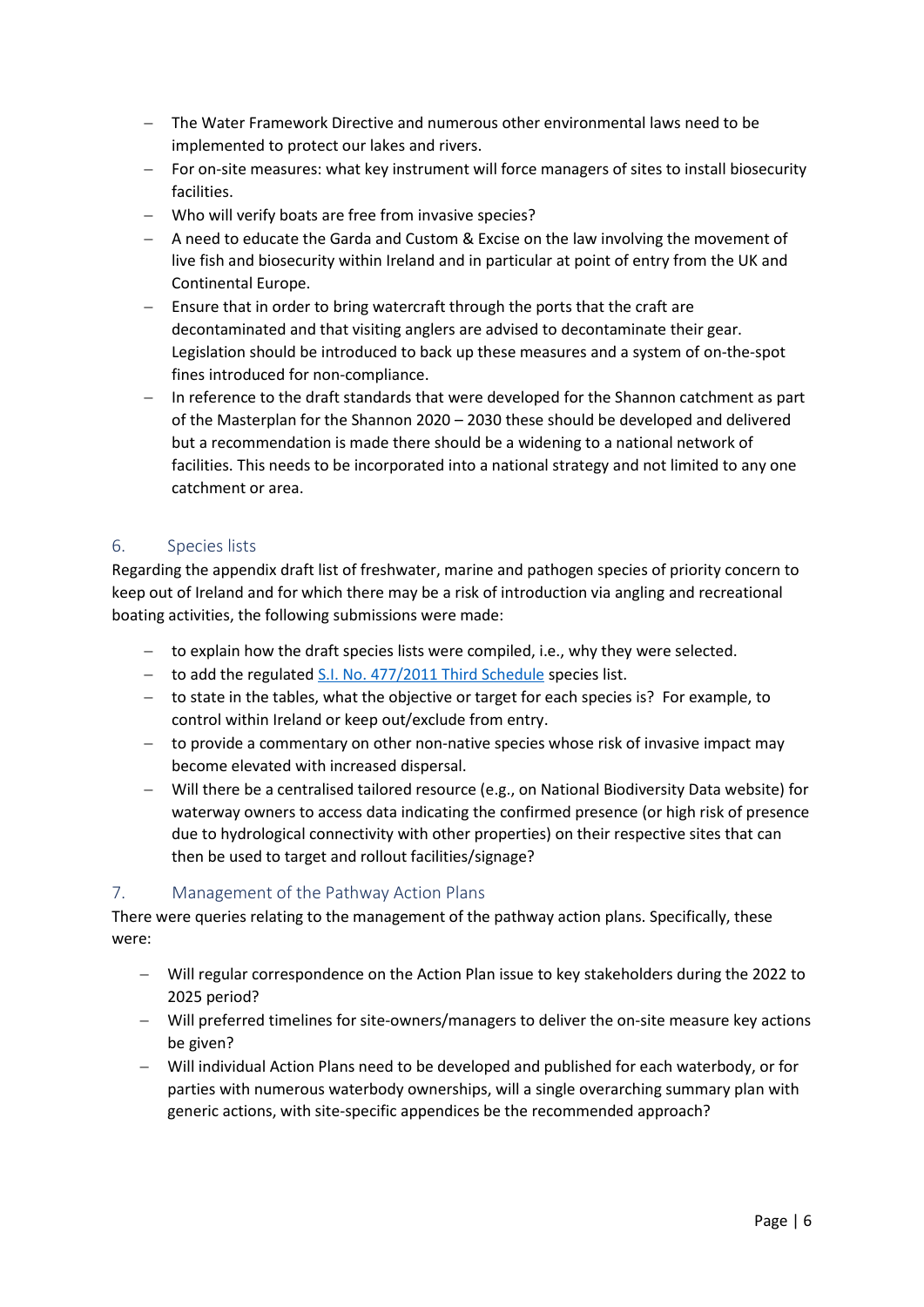#### <span id="page-6-0"></span>8. Other points raised

- − No proposals are included for assembling or funding an expert team capable of eradicating a new species before it is too late.
- − The appendices are a useful resource.
- − Suggestion to have two versions of the Pathway Action Plans, one for the public and a second for the stakeholders/public bodies.
- − Should rapid response be covered as a separate action with its own outcomes, e.g., development of rapid response plans for key species, identification of delivery bodies to undertake delivery?
- − Clarification on the "Actions on invasives" portal is required. What is it and how will it work?
- − Need to briefly explain how to report alert invasive alien species directly to the National Biodiversity Data Centre.
- − Query if there will there be recommendations forthcoming for ownership parties of waterbodies with high incidence of access/egress points?

## <span id="page-6-1"></span>Key points specific to the Angling Pathway Action Plan

In addition to the key points raised that relate to both Pathway Action Plans, the below points were raised per action for the Angling Pathway Action Plan. These are listed by action number with a brief outline of the action (in italics) and then the submission comment made.

**Action 1:** *A Survey of angler levels of awareness* - this will be a considerable undertaking and will require resources.

**Action 4:** *Display of the Check Clean Dry Disinfect logo on licences/permits where possible* – Inland Fisheries Ireland have statutory remit for salmon and sea trout licences. A variety of fishery owners administer fishing permits. Messaging should be agreed and consistent – Clean Check –Dry or Clean-Check-Dry/Disinfect.

**Action 5:** *Angling event organisers will raise awareness of biosecurity guidelines to participants prior to events and support implementation of biosecurity actions at events* - This can also include commercial fishing venues. Resources should be compiled and made available widely regarding the "no dip – no draw" clean kit policy.

**Action 6:** *Installation of biosecurity awareness signage and provision of biosecurity facilities where possible at water entry/egress site points* - It mentions "biosecurity facilities". A template and guidance for how these should operate is required. There are potentially many thousands of entry/egress points around the country. Might be more achievable to place signage at for example well-known match/competition stretches and slipways.

**Action 7:** *All anglers - the biosecurity regime of check, clean, dry or disinfect should be used as a regular practice* - Apply consistent messaging – Check-Clean-Dry.

**Action 8:** *For sites with priority invasive species present, signage and biosecurity facilities will be installed. It is likely that this will need to be evaluated for risk management on a case-by-case basis* this action references an evaluation for risk management – clarify who is involved in this.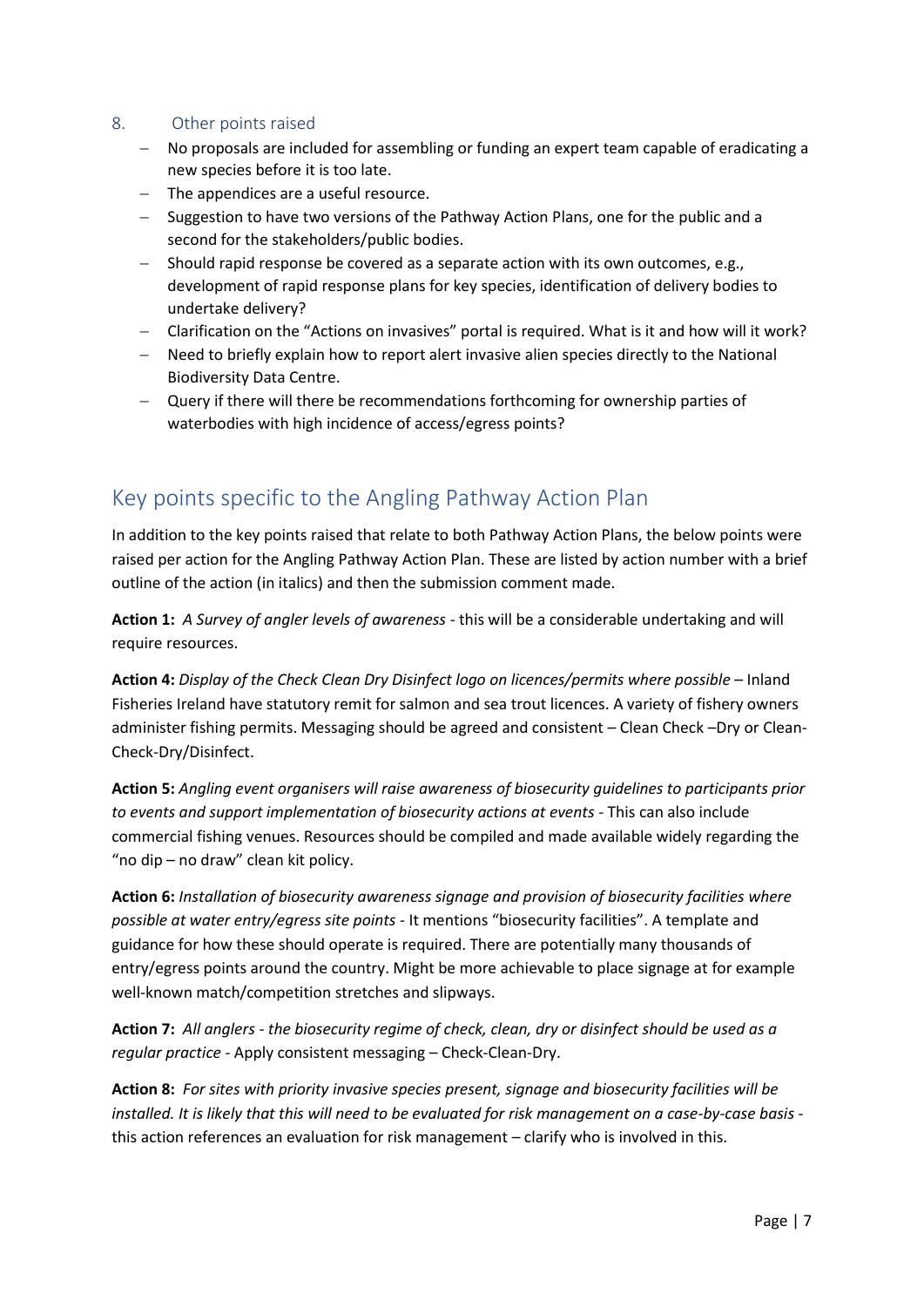**Action 9:** *Implement an emergency biosecurity response at sites to contain/reduce risk of spread when a newly introduced high risk invasive alien species has been detected* - provide further information on the "emergency biosecurity response".

**Table 1:** Angler biosecurity actions decision aid table - it was suggested that this table could be improved to be more pictorial, or flow chart like in order to make it more readable to the user.

Submission quote:

*"Anglers are required to prevent the spread by quick identification and reporting which is as important as being a vector or pathway facilitating spread"*

## <span id="page-7-0"></span>Key points specific to the Recreational Boating and Watercraft Pathway Action Plan

In addition to the key points raised that relate to both Pathway Action Plans, the below points were raised per action and recommendation for the Recreational Boating and Watercraft Pathway Action Plan. These are listed by action/recommendation number with a brief outline of the action (in italics) and then the submission comment made.

**Action 1:** *Survey of recreational boaters' levels of awareness on IAS issues and biosecurity in 2021 and 2025* – Can the 2021 survey results could be shared in this document somehow? Following up with a second survey is a great action. If the follow-up survey shows no change in user awareness, is there a plan in place to address this? Perhaps a 'sub-action' should be included here to address this.

**Response note**: the year 2021 should have read 2022 – this is a typo in the draft Pathway Action Plan.

**Action 3:** *The National Parks and Wildlife Service will implement a border aquatic biosecurity campaign targeting high risk routes of entry to Ireland from outside the island of Ireland -* Could more details of what the biosecurity campaign will consist of be provided? Could NPWS engage with/collaborate with key players, e.g. ferry companies, border control?

**Action 5:** *Water sport event organisers will raise awareness of biosecurity guidelines to participants prior to attending events and support implementation of biosecurity actions at events* - A potential outcome here could also be an increased up-take by stakeholders and recreators in biosecurity measures application. This is a good outcome, but it may be challenging to measure. Is there a plan in place for how to measure this outcome?

**Action 6:** *Owners and managers of sites/waterways that contain invasive alien species of priority concern (Appendix III) and where recreational boating activities occur, will install facilities and signage to promote very high levels of biosecurity*

- what key instrument will force such managers of sites to install these facilities. Will a list of locations and facilities be published?
- include the large national network of self-service hot water wash down facilities at garages.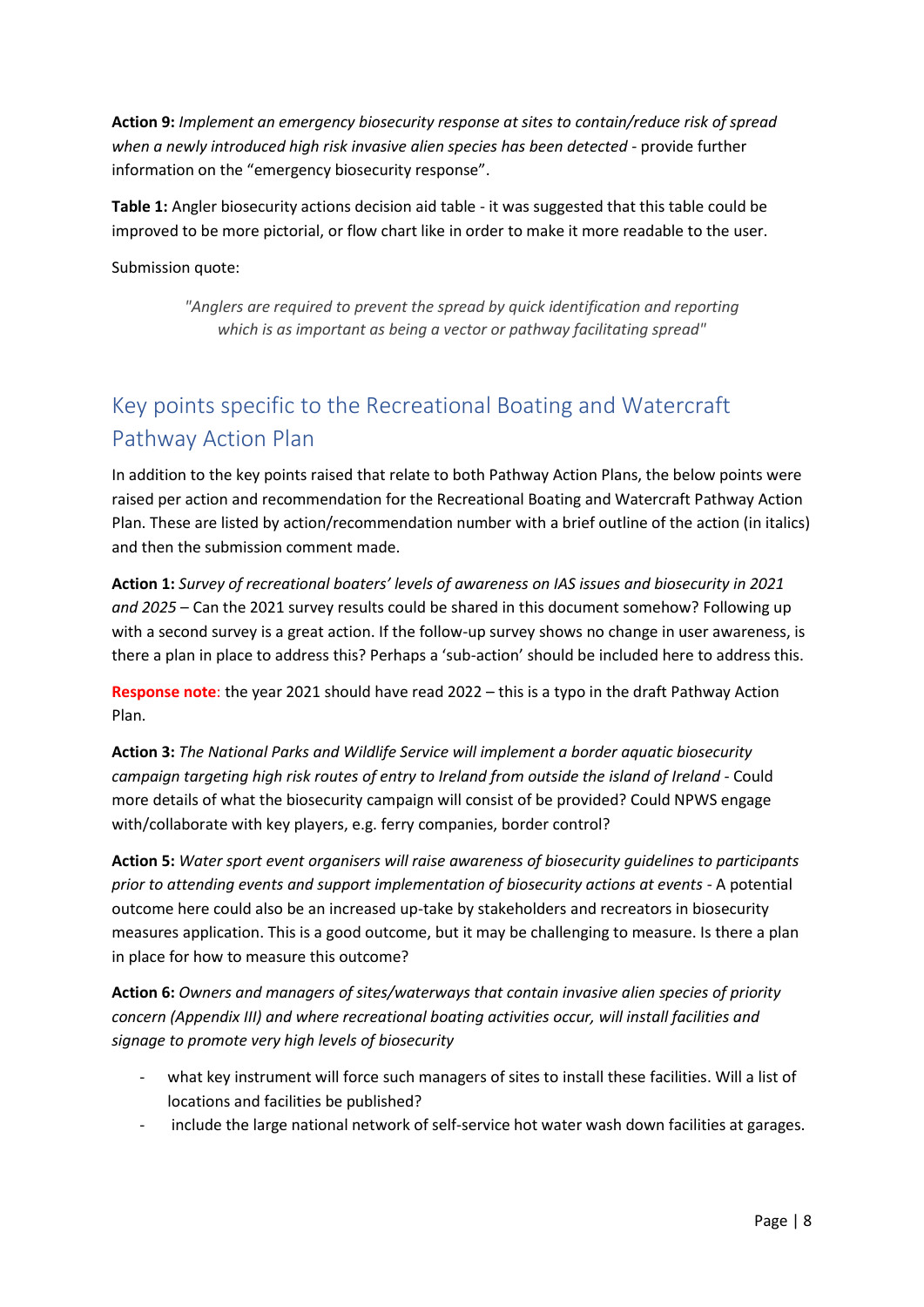**Action 8:** *Implement an emergency biosecurity response at sites to reduce risk of spread when a newly introduced high risk invasive alien species has been detected. One such measure could include the restriction of water-based activities at or into that site.* - This Action lists some guidance. Could more measures be provided as guidance here, as well as for other actions that might require guidance?

**Action 11:** *Recreational boating representative organisations will help facilitate and encourage uptake of good biosecurity practice by boating sectors and clubs by: Providing biosecurity training [online and seminars]; Encourage clubs to have a biosecurity policy and follow a biosecurity code of conduct.*

- Providing these actions/measures here is very helpful. Wonder if this could be provided for all actions? Could this be more up-take of biosecurity actions as a clearly measurable/definable outcome?
- This action should be higher on the listing as it is a higher priority possibly ties in under 1-5.

**Action 12:** *ldentify if additional training resources are needed to facilitate effective implementation of biosecurity measures by the boating community* - Could another action be added to cover resourcing and delivery of the identified gaps?

**Recommendation 3:** *Establishment of laws/by-laws to allow provisions for implementation of biosecurity standards for water sport vessels/equipment entering Ireland or moving between catchments in Ireland -* What is the legal basis for establishing ByeLaws on waters that do not come under the remit of Waterways Ireland?

**Recommendation 4:** *That there is one organisation/go to point, for access to updated and approved biosecurity information, resources, and advice on invasive alien species - Who is the lead agency?* 

**Recommendation 5:** *Introduce boat registration at catchment level*

- Works well in Killarney lakes (bar transient watercraft canoes etc).
- For sites where boat registration and restriction of movement is in place, there is free movement of watercraft such as kayaks/canoes etc. Having a clear nationally enforced regime for such transient crafts as kayaks/ canoes should be of great benefit to alleviate the potential for contamination of waters.

#### **Appendix II** – *Recreational boating biosecurity guidance*

- Include removing any plants caught on trailer.

- the **decision tree** to identify the biosecurity actions required is focussed on the hull of the boat and this should be expanded to the bilges and live wells. Engines require flushing and trailers can also trap significant amounts of material.

**Appendix III:** add into the table the list from the 3rd schedule THIRD SCHEDULE Non-native species subject to restrictions under Regulations 49 and 50 of SI 477/2011 European Communities Birds and Habitat Regulations 2011.